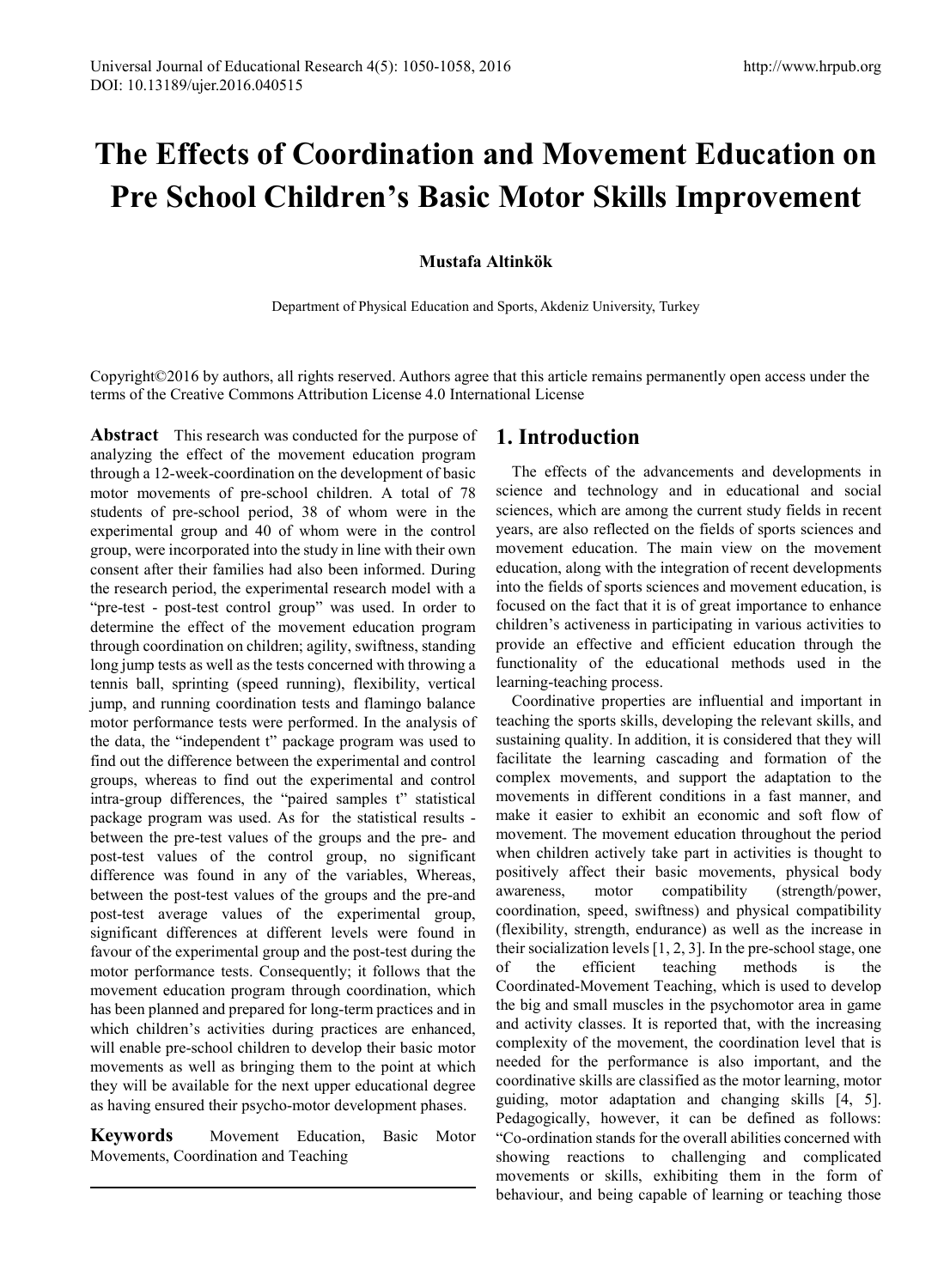movements and skills within a very short period of time by quickly adapting the somatic configuration / constitution in accordance with its purpose and circumstances in different environments". The configuration/constitution rate of the brain development and synaptic connections of pre-school children is known to be experienced at its most intense and rapid pace. It is reported that coordination practices prove to be more efficient at early ages, and that the processes of processing concepts and information become weakened along with the increasing age [6, 7, 8, 9, 10].

Generally, coordination exercises are examined in three classes [1, 6, 11, 31, 32].

- 1. Exercises intended for the perfection of basic movement forms, and for the enrichment of motor experiences (they correct all the general movement forms like Running, Jumping, Throwing and Climbing).
- 2. Exercises intended to clarify and perfect the coordination skill,
	- a- Non-disjunction exercises (Shooting the target with various tools are limited with certain time, bouncing the ball)
	- b- Direction finding exercises (Jumping to the target, Bouncing the ball in the track, Jump-racing and throwing a rolling ball)
	- c- Balance exercises (Jumping, Gymnastics / throwing / holding a ball in the balancing beam and clashing the ball, swimming/running etc.)
	- d- Reaction exercises (Start exercises done from different start points and from various signals)
	- e- Rhythm exercises (running or ball games according to predefined rhythm, The movements of the opponent must be followed)
- 3. Special coordination exercises that are intended to perfect the conditional skills. They are intended to perfect the coordination skills. They are applied for advanced level sportsmen.

The brain development of the children during this period paves a powerful way for their cognitive, linguistic, motor, social and emotional development, and particularly during this period, as in puberty, the child grows up quite rapidly and his/her developmental areas mature surprisingly fast, as well Thus, it is thought that this period of the individual is the most suitable time to reinforce the characteristics of motor adaptation, coordination and adaptation more harmoniously and permanently, which is also thought to be associated with the child's power of exploration, his/her capacity of learning as well as the learning rate, the supportive attitudes of his/her environment and the learning-teaching facilities provided for him/her [11, 32, 33]. Children's joining activities that are suitable for their individual properties means starting constructing knowledge and skills. It may not be possible that each child participating in the activity performs or imagines it in accordance with its requirements at the same level.

However, the teacher must, at this level, ensure a rich activity medium in which everybody can take part at a medium difficulty level. For this purpose, first of all, it is compulsory that the activity process is followed, activities that are proper for every level are included, and the acquisitions are determined. In addition, the teacher must be able to act as a good guide in the learning-teaching process, as a navigator, a leader, and as the applier of the feedbacks, corrections and reinforcements at the right time and at the right place.

In 2004, The U.S. Department of Health and Human Services issued Physical activity for children: A statement of guidelines for children ages 5-12. Reston. These guidelines include the following recommendations for Preschoolers children [12]:

**Guideline 1**: Preschoolers should accumulate at least 60 minutes of structured physical activity each day.

**Guideline 2**: Preschoolers should engage in at least 60 minutes -- and up to several hours -- of unstructured physical activity each day, and should not be sedentary for more than 60 minutes at a time, except when sleeping.

**Guideline 3**: Preschoolers should be encouraged to develop competence in fundamental motor skills that will serve as the building blocks for future motor skillfulness and physical activity.

**Guideline 4**: Preschoolers should have access to indoor and outdoor areas that meet or exceed recommended safety standards for performing large-muscle activities.

**Guideline 5**: Caregivers and parents in charge of preschoolers' health and well-being are responsible for understanding the importance of physical activity and for promoting movement skills by providing opportunities for structured and unstructured physical activity.

In the research, it was aimed that the effect of movement education method through coordination on the basic motor movements of pre-school children be put forward in order to facilitate skill acquisition and to prepare the children for becoming versatile for the next upper educational level by means of developing their larger and smaller muscle groups of the psycho-motor field during the lessons involving movement and game activities included in the pre-school educational program. In addition, it is considered that the study will contribute greatly to the revision and organizing of the preschool movement education plan. In line with this objective, the answers to the following questions were tried to be sought: 1. Can the movement education method through coordination be applied to pre-school children?

2. Is the movement education method through coordination effective on the development of the basic motor movements of children?

3. Is it possible to ensure children's activeness/activity by using the movement education method through coordination?

4. Is there any difference between the experimental group in which the movement education method through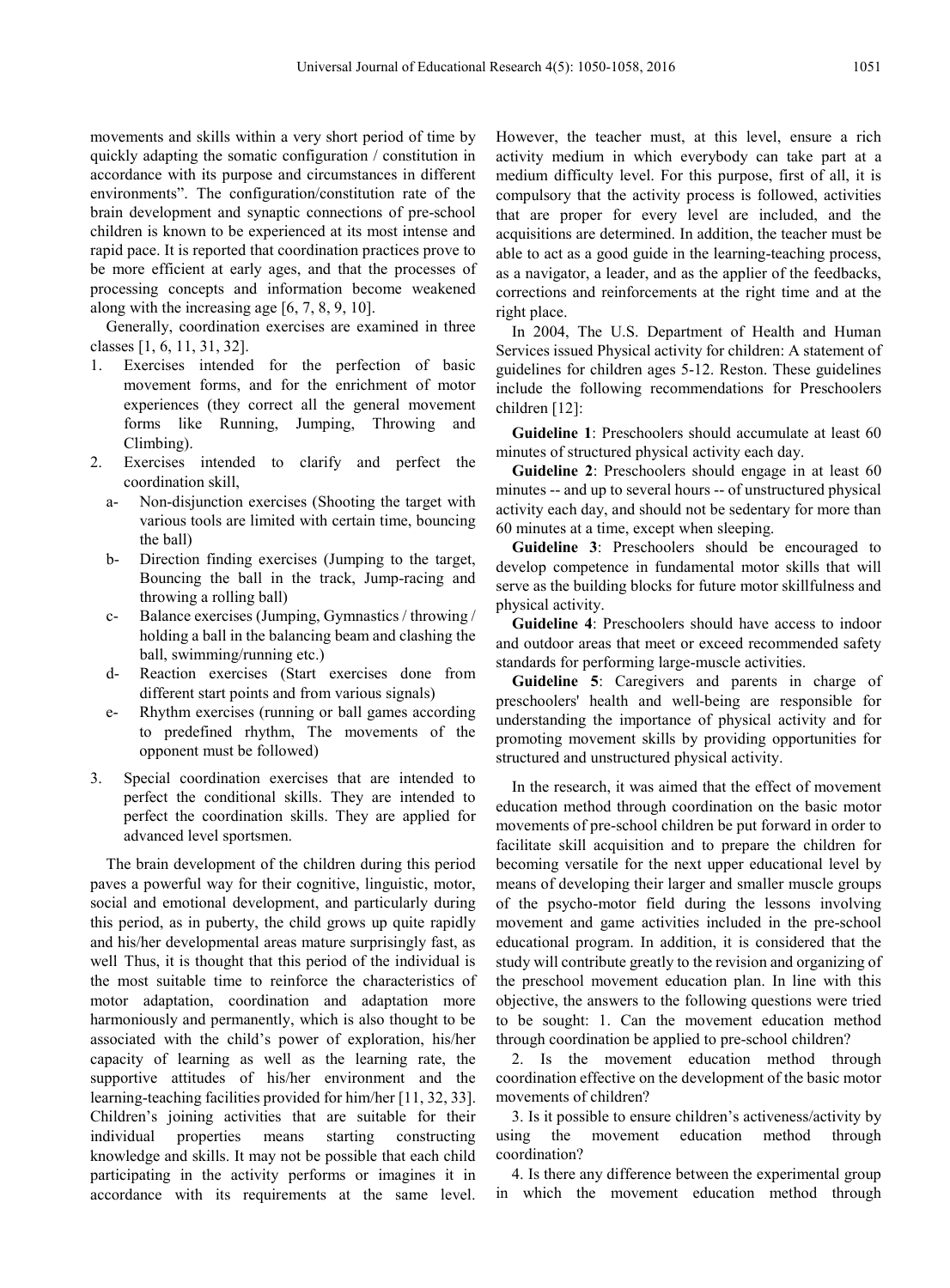coordination is practised and the control group in which this method is not practised in terms of the development of basic motor movements?

## **2. Method**

In this research, the experimental model with the "pretest-posttest control group" was used, and the relationships between the dependent variable and a series of independent variables were analyzed. The effect of the movement education method through coordination- which was determined as the independent variable and the effect of which was to be investigated - on the development of basic motor movements determined as the dependent variable was investigated.

The Study Group consisted of 78 students, who were registered in preschool educational institutions, and who did not have attendance issues, which is in the same direction of the purpose of the study. 40 students (20 girls - 20 boys) constituted the Control Group; and 38 students (19 girls - 19 boys) constituted the Study Group. The students were determined by paying attention of the number of the boys and girls being equal and by using the random selection technique. All of the parents of the children were informed about the study, and the parent permissions were received before the study started.

The subjects selected for the research were identified through a random selection in line with the objective of the research, and these subjects comprised a total of 78 students, 38 of whom belonged to the experimental group and 40 of whom belonged to the control group in which there were students enrolled in the pre-school educational institutes as well as those without any attendance problems. All the parents of the children involved were informed about the study, after which the study was initiated in the wake of receiving the necessary parent permissions.

#### **2.1. Data Collection**

Coordination racetracks (the skill or skills that are intended to be developed are placed in stations one after the other, and children are ensured to develop their skills in this track as a whole unit of activities) were designed and practised in accordance with the characteristics of the trainings and along with the active participation of the children in activity classes, sports halls and school yard, as well.

The measurements/assessments were performed by three people consisting of a researcher, a measurement assistant and an interviewer who noted down the scores obtained from the tests into the forms. The data collection was performed at 4 stages. These stages are as follows:

#### 2.1.1. Preliminary Study

The activities involving movement education through Coordination, which were practised during the research

period and the effect of which were investigated, were prepared by the researcher by taking the expert views into consideration, as well. Prior to the commencement of 12-week-activities involving movement education through Coordination, a preliminary study was performed for the purpose of initiating the pre-tests on all the subjects at the same level, applying the test instructions, arranging the measurement platforms, calculating the mean duration-per-test as well as testing the measurement tools and providing group homogeneity. The formation of the Study Group and the Control Group was realized in this stage by paying attention to the number of the boys and girls being the same. The formation of the Study Group and the Control Group was realized in this stage by paying attention to the number of the boys and girls being the same.

#### 2.1.2. Application of Pre-Tests

The pre-tests, in accordance with the pre-study results, were applied by being separated into 5 business days by being arranged in the way that the tests of both groups would be followed by one another. During the pre-test practices, all the students were made to go through Basic Motor Movement tests, such as Agility, Swiftness, Standing Long Jump, Tennis Ball Throwing, Speed Race/Sprinting, Flexibility, Vertical Jump/Leap, Running Coordination and Static Balance motor performance tests, and hence, the measurements were completed.

**On the 1st day**, "agility" and "standing long jump" tests,

**On the 2nd day**, "swiftness" and "tennis ball throwing" tests,

**On the 3rd day**, "flexibility" and "sprinting (speed race)" tests,

**On the 4th day**, "vertical leap" and "running coordination" tests, and

**On the 5th day**, "static balance" tests were performed, respectively.

In the course of the practices, the movements were demonstrated to the children once, the attention was drawn to the characteristics of the movements involved, the instructions on test tools were explained, and the children were provided with feedback, corrections/re-adjustments and reinforcers.

#### 2.1.3. Application of Physical Education (PE) Program

During the study; the experimental group, after the pre-test measurements, was subjected to the activities of Movement Education through Coordination, which has a number of variations and in which there are activities for developing Basic Motor Movements, for a total of 12 weeks in the form of two days a week and two course hours a day. Whereas, the control group was regularly subjected to the activities involving games and movement education included in their program for 12 weeks.

#### 2.1.4. Application of Post-Tests

During the post-tests, motor performance test tools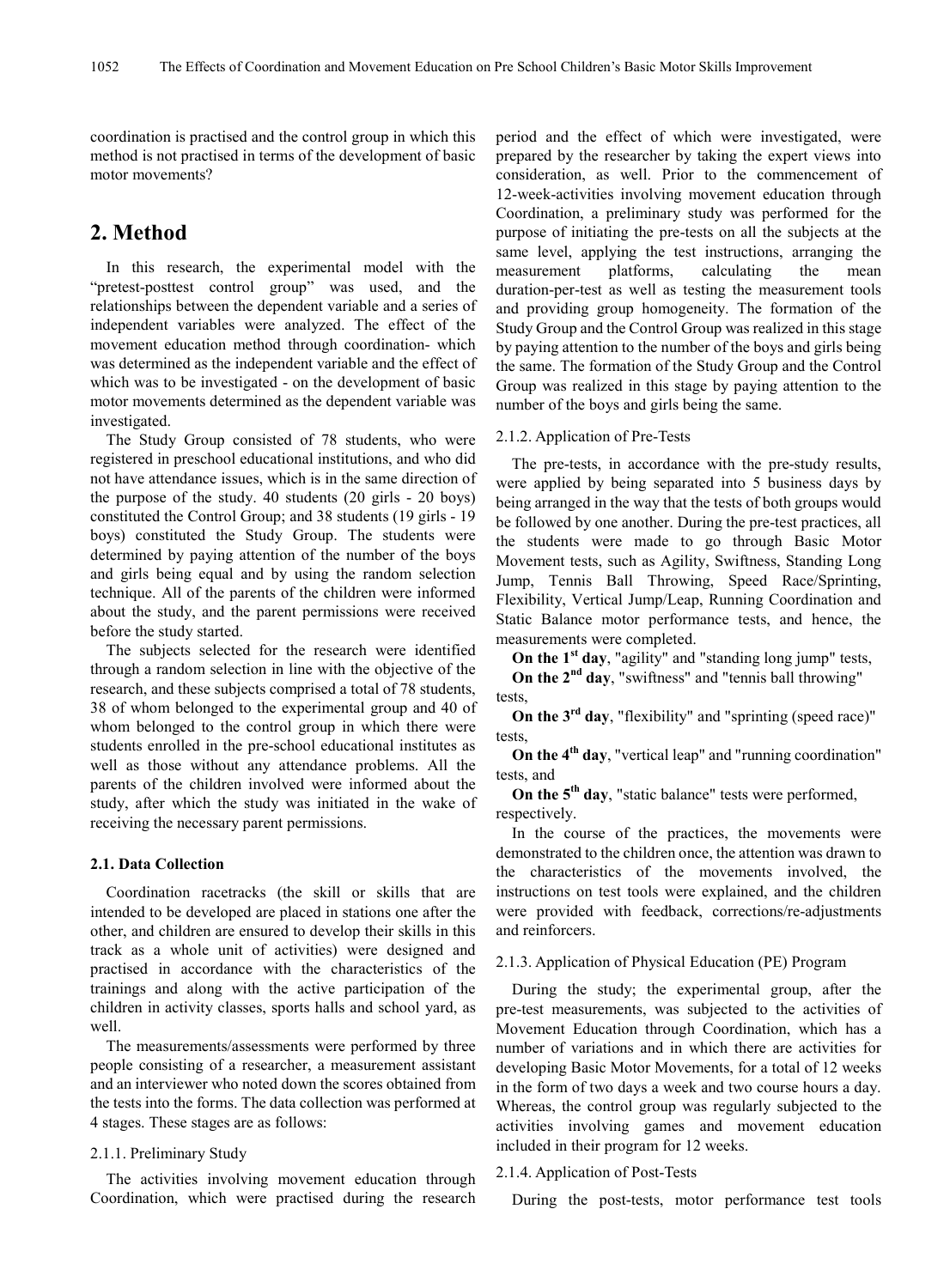applied in the pre-tests were used for pre-school children in order to put forward the effectiveness of the method of Movement Education through Coordination that is used as an educational method during the courses involving movement and games activities and also to measure whether Basic Motor Movements developed or not. Also in the post-tests was the test procedures used in the same way as in pre-tests.

#### **2.2. Data Analysis**

During the research, the statistical package program was used for obtaining the results. The "independent t" test was used to find out the difference between the experimental and control groups, whereas to find out the experimental and control intra-group differences, the "paired samples t" statistical tests were used. The statistical significance levels varied according to Motor Performance tests.

# **3. Findings**

In this section, the data obtained from the statistical tests that were performed were analyzed, and the findings were included in this section in line with the development of motor movements followed up during the process of practice.

As can be seen in Table 1, as the result of the 'independent t" test performed to determine whether or not there was any significant difference among the averages of Pre-test agility, swiftness, long jump, tennis ball throwing, sprinting, flexibility, vertical leap, running coordination and static balance motor performance test values pertaining to the experimental and control groups, the differences between group averages were found to be statistically insignificant  $(p>0.05)$ .

Table 1. Pre-test agility, swiftness, long jump, tennis ball throwing, sprinting, flexibility, vertical leap, running coordination and static balance motor performance test values pertaining to the experimental and control

| Test                      |              | $\mathbf N$ | $Mean \pm SD$     | T test  |    |              |  |
|---------------------------|--------------|-------------|-------------------|---------|----|--------------|--|
|                           | Group        |             |                   | T       | sd | $\, {\bf P}$ |  |
|                           | Experimental | 38          | $6,93 \pm 0.70$   |         | 76 |              |  |
| Agility                   | Control      | 40          | $7,08 \pm 0.65$   | $-1,03$ |    | ,347         |  |
| Swiftness                 | Experimental | 38          | $6,88 \pm 0.68$   |         | 76 |              |  |
|                           | Control      | 40          | $6,65 \pm 0.64$   | $-1,14$ |    | ,336         |  |
|                           | Experimental | 38          | $83,24 \pm 13,05$ |         | 76 | ,314         |  |
| Long Jump                 | Control      | 40          | $87,35 \pm 14,46$ | $-1,31$ |    |              |  |
| Tennis Ball Throwing      | Experimental | 38          | $8,42 \pm 2,40$   |         | 76 |              |  |
|                           | Control      | 40          | $9,31 \pm 3,19$   | $-1,38$ |    | ,170         |  |
| Sprinting                 | Experimental | 38          | $7,79 \pm 0.73$   |         | 76 | ,881         |  |
|                           | Control      | 40          | $7,74 \pm 0.82$   | , 31    |    |              |  |
| Flexibility               | Experimental | 38          | $14,70 \pm 2,90$  |         | 76 | ,645         |  |
|                           | Control      | 40          | $13,17 \pm 2,95$  | 2,30    |    |              |  |
| Vertical Leap             | Experimental | 38          | $15,03 \pm 2,84$  |         | 76 |              |  |
|                           | Control      | 40          | $16,65 \pm 2,97$  | $-2,46$ |    | ,948         |  |
| Running Coordination      | Experimental | 38          | $5,53 \pm .81$    | $-2,78$ |    |              |  |
|                           | Control      | 40          | $6,08 \pm 0.93$   | $-2,79$ | 76 | ,425         |  |
|                           | Experimental | 38          | $25,99 \pm 15,53$ |         |    |              |  |
| Static Balance (Flamingo) | Control      | 40          | $34,97 \pm 15,31$ | $-2,57$ | 76 | ,320         |  |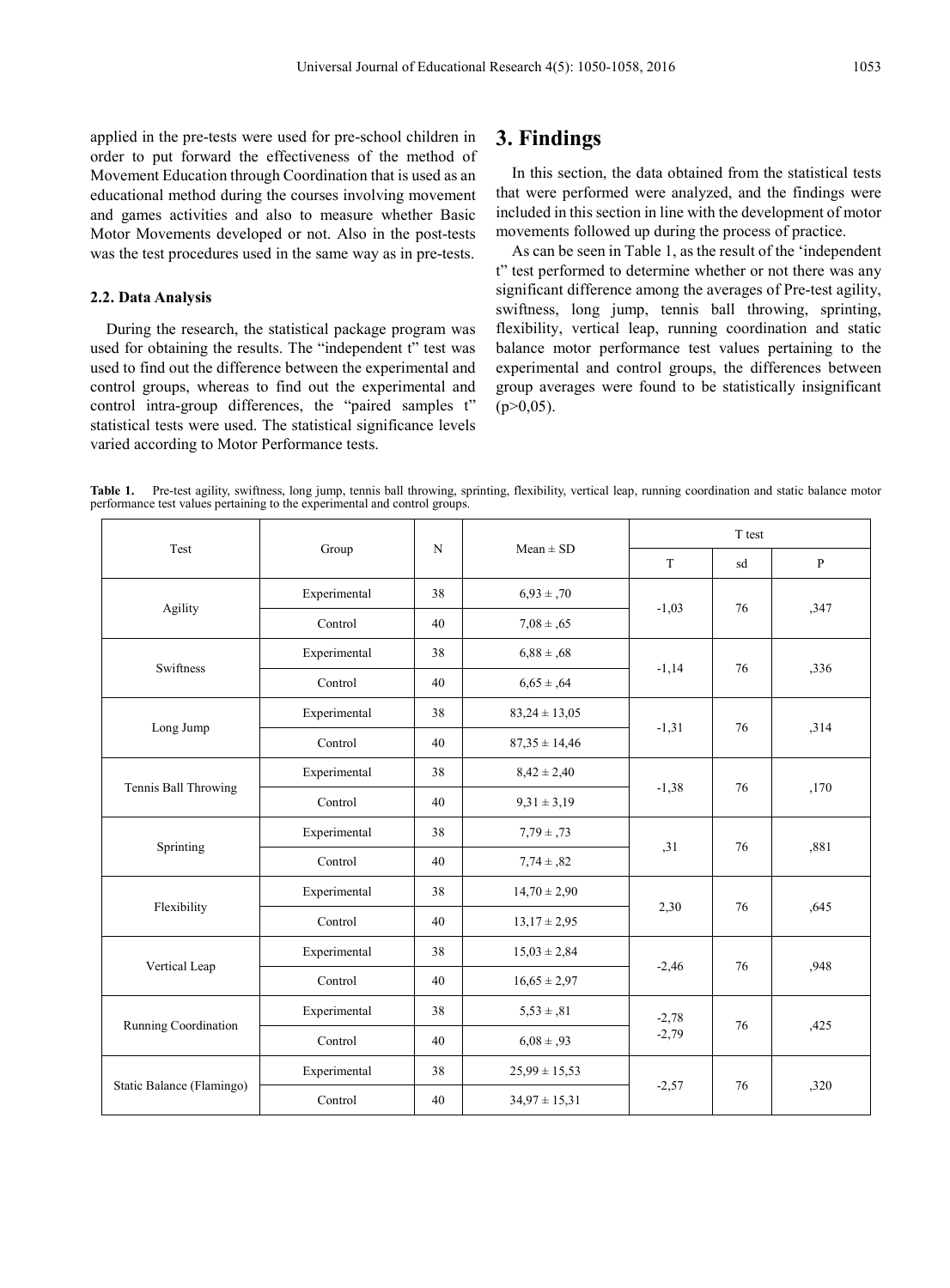| Test                  |           | N  | $Mean \pm SD$     | T test     |    |      |  |
|-----------------------|-----------|----|-------------------|------------|----|------|--|
|                       |           |    |                   | T          | sd | P    |  |
|                       | Pre-test  | 40 | $7,08 \pm 0.65$   | 1,11       | 39 |      |  |
| Agility               | Post-test | 40 | $7,02 \pm 0.70$   |            |    | ,270 |  |
| Swiftness             | Pre-test  | 40 | $6,65 \pm 0.64$   |            | 39 |      |  |
|                       | Post-test | 40 | $6,27 \pm 0.68$   | 1,40       |    | ,167 |  |
|                       | Pre-test  | 40 | $87.35 \pm 14.46$ |            |    |      |  |
| Long Jump             | Post-test | 40 | $89.93 \pm 12.22$ | $-1.36$    | 39 | ,180 |  |
|                       | Pre-test  | 40 | $9.31 \pm 3.19$   |            |    |      |  |
| Tennis Ball Throwing  | Post-test | 40 | $9.77 \pm 3.00$   | $-2.19$    | 39 | ,054 |  |
|                       | Pre-test  | 40 | $7.74 \pm .82$    |            | 39 | ,525 |  |
| Sprinting             | Post-test | 40 | $7.69 \pm 1.10$   | .64        |    |      |  |
|                       | Pre-test  | 40 | $13.17 \pm 2.95$  |            | 39 |      |  |
| Flexibility           | Post-test | 40 | $13.72 \pm 3.36$  | $-2.24$    |    | ,051 |  |
|                       | Pre-test  | 40 | $16.65 \pm 2.97$  |            |    |      |  |
| Vertical Leap         | Post-test | 40 | $17.10 \pm 3.07$  | $-1.89$    | 39 | ,065 |  |
|                       | Pre-test  | 40 | $6.08 \pm .93$    |            |    |      |  |
| Running Coordination  | Post-test | 40 | $6.09 \pm .94$    | $-.04$     | 39 | ,968 |  |
| <b>Static Balance</b> | Pre-test  | 40 | $34.97 \pm 15.31$ | 3.23<br>39 |    |      |  |
| (Flamingo)            | Post-test | 40 | $30.15 \pm 17.73$ |            |    | ,052 |  |

Table 2. Pre- and Post-test agility, swiftness, long jump, tennis ball throwing, sprinting, flexibility, vertical leap, running coordination and static balance motor performance test values pertaining to the control group.

As can be seen in Table 2, as the result of the "paired samples t" test performed to determine whether or not there was any significant difference among the averages of Pre- and Post-test agility, swiftness, long jump, tennis ball throwing, sprinting, flexibility, vertical leap, running coordination and static balance values pertaining to the control group, the differences between group averages were found to be statistically insignificant, the difference among the group averages was found to be insignificant ( $p>0,05$ ).

|  |  |                                                                     | Table 3. Pre- and Post-test agility, swiftness, long jump, tennis ball throwing, sprinting, flexibility, vertical leap, running coordination and static balance |  |  |  |  |
|--|--|---------------------------------------------------------------------|-----------------------------------------------------------------------------------------------------------------------------------------------------------------|--|--|--|--|
|  |  | motor performance test values pertaining to the experimental group. |                                                                                                                                                                 |  |  |  |  |

|                       |           |    | $Mean \pm SD$     | T test        |    |              |  |
|-----------------------|-----------|----|-------------------|---------------|----|--------------|--|
| Test                  |           | N  |                   |               | sd | $\mathbf{P}$ |  |
|                       | Pre-test  | 38 | $6,93 \pm 0.70$   | 19,02         | 37 | ,000         |  |
| Agility               | Post-test | 38 | $5,77 \pm 0.23$   |               |    |              |  |
| Swiftness             | Pre-test  | 38 | $6,88 \pm 0.68$   |               | 37 |              |  |
|                       | Post-test | 38 | $5,74 \pm 0.26$   | 10,26         |    | ,000         |  |
|                       | Pre-test  | 38 | $83,24 \pm 13,05$ |               | 37 |              |  |
| Long Jump             | Post-test | 38 | $93,69 \pm 9,62$  | $-7,90$       |    | ,000         |  |
|                       | Pre-test  | 38 | $8,42 \pm 2,40$   |               | 37 | ,000         |  |
| Tennis Ball Throwing  | Post-test | 38 | $11,41 \pm 3,67$  | $-5,87$       |    |              |  |
| Sprinting             | Pre-test  | 38 | $7,79 \pm 0.73$   |               | 37 | ,000         |  |
|                       | Post-test | 38 | $7,16 \pm 0.63$   | 6,59          |    |              |  |
| Flexibility           | Pre-test  | 38 | $14,70 \pm 2,90$  |               | 37 | ,000         |  |
|                       | Post-test | 38 | $16,61 \pm 2,51$  | $-10,02$      |    |              |  |
| Vertical Leap         | Pre-test  | 38 | $15,03 \pm 2,84$  |               | 37 |              |  |
|                       | Post-test | 38 | $19,16 \pm 2,13$  | $-14,48$      |    | ,000,        |  |
| Running Coordination  | Pre-test  | 38 | $5,53 \pm 0.811$  | 37            |    |              |  |
|                       | Post-test | 38 | $4.91 \pm .78$    | 7,11          |    | ,000         |  |
| <b>Static Balance</b> | Pre-test  | 38 | $25,99 \pm 15,53$ |               |    |              |  |
| (Flamingo)            | Post-test | 38 | $37,39 \pm 12,63$ | 37<br>$-4,47$ |    | ,000         |  |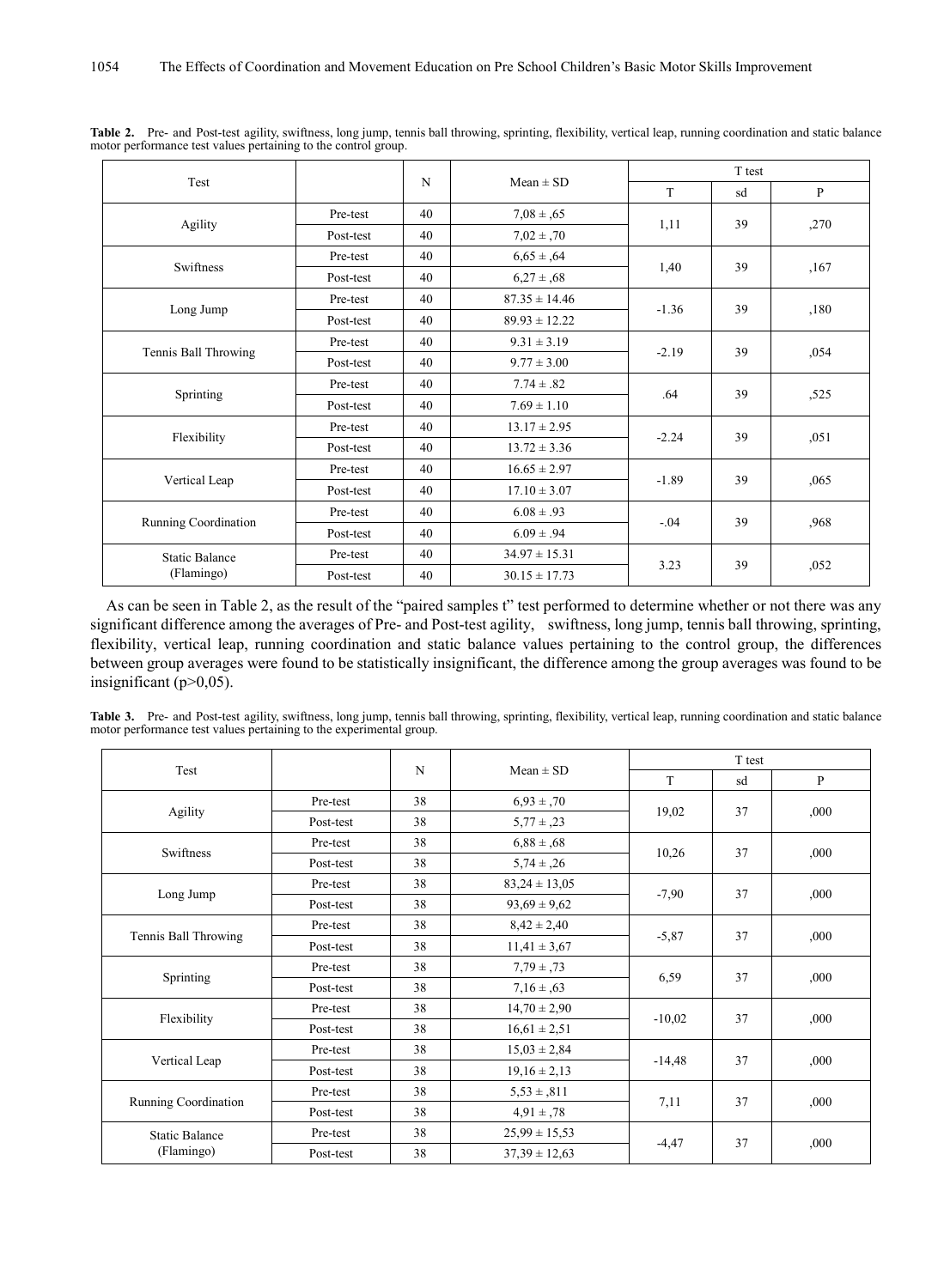As can be seen in Table 3, as the result of the "paired samples t" test performed to determine whether or not there was any significant difference among the averages of Preand Post-test agility, swiftness, long jump, tennis ball throwing, sprinting, flexibility, vertical leap, running coordination and static balance values pertaining to the experimental group, the difference among the group averages were found to be statistically insignificant, the difference among the group averages was found to be statistically significant at the level of  $,01$  ( $p<0,01$ ). The differences in question proved to be in favour of the post-tests. This difference that proved to be in favour of the post-tests is thought to be due to the effectiveness of the activities involving Movement education through Coordination that was practised.

t" test performed to determine whether or not there was any significant difference among the averages of Post-test agility, swiftness, long jump, tennis ball throwing, sprinting, flexibility, vertical leap, running coordination and static balance values pertaining to the experimental and control groups, there were statistically significant differences in the averages of agility, swiftness and vertical leap test values at the level of  $\,01$  (p<0,01), whereas in the averages of Long Jump, Tennis ball throwing, Sprinting, Flexibility, Running Coordination and Static Balance test values, statistically significant differences at ,05 level were found (p<0,05). The differences in question proved to be in favour of the experimental group. This difference that proved to be in favour of the experimental group is thought to be due to the effectiveness of the activities involving Movement education through Coordination that was practised.

As can be seen in Table 4, as the result of the "independent

|                       |              |             |                   | T test                   |    |              |  |
|-----------------------|--------------|-------------|-------------------|--------------------------|----|--------------|--|
| Test                  | Group        | $\mathbf n$ | $Mean \pm SD$     | T                        | Sd | $\, {\bf P}$ |  |
|                       | Experimental | 38          | $5,77 \pm 0.23$   |                          | 76 | ,000         |  |
| Agility               | Control      | 40          | $7.02 \pm .70$    | $-19,46$                 |    |              |  |
| Swiftness             | Experimental | 38          | $5,74 \pm 0.26$   |                          | 76 |              |  |
|                       | Control      | 40          | $6,27 \pm 0.68$   | $-10,61$                 |    | ,000         |  |
|                       | Experimental | 38          | $93,69 \pm 9,62$  | 1,50                     |    |              |  |
| Long Jump             | Control      | 40          | $89,93 \pm 12,22$ | 1,51                     | 76 | ,047         |  |
|                       | Experimental | 38          | $11,41 \pm 3,67$  | 2,16                     | 76 |              |  |
| Tennis Ball Throwing  | Control      | 40          | $9.77 \pm 3.00$   | 2,15                     |    | ,035         |  |
|                       | Experimental | 38          | $7,16 \pm 0.63$   | $-2,58$                  | 76 | ,016         |  |
| Sprinting             | Control      | 40          | $7,69 \pm 1,10$   | $-2,61$                  |    |              |  |
|                       | Experimental | 38          | $16,61 \pm 2,51$  | 4,27                     | 76 | ,048         |  |
| Flexibility           | Control      | 40          | $13,72 \pm 3,36$  | 4,30                     |    |              |  |
|                       | Experimental | 38          | $19,16 \pm 2,13$  | 3,41                     | 76 | ,009         |  |
| Vertical Leap         | Control      | 40          | $17,10 \pm 3,07$  | 3,44                     |    |              |  |
| Running Coordination  | Experimental | 38          | $4,91 \pm .78$    | $-5,93$<br>76<br>$-5,96$ |    |              |  |
|                       | Control      | 40          | $6.09 \pm .94$    |                          |    | .044         |  |
| <b>Static Balance</b> | Experimental | 38          | $37,39 \pm 12,63$ | 2,06<br>76<br>2,08       |    |              |  |
| (Flamingo)            | Control      | 40          | $30,15 \pm 17,73$ |                          |    | ,026         |  |

**Table 4**. Post-test agility, swiftness, long jump, tennis ball throwing, sprinting, flexibility, vertical leap, running coordination and static balance motor performance test values pertaining to the experimental and control groups.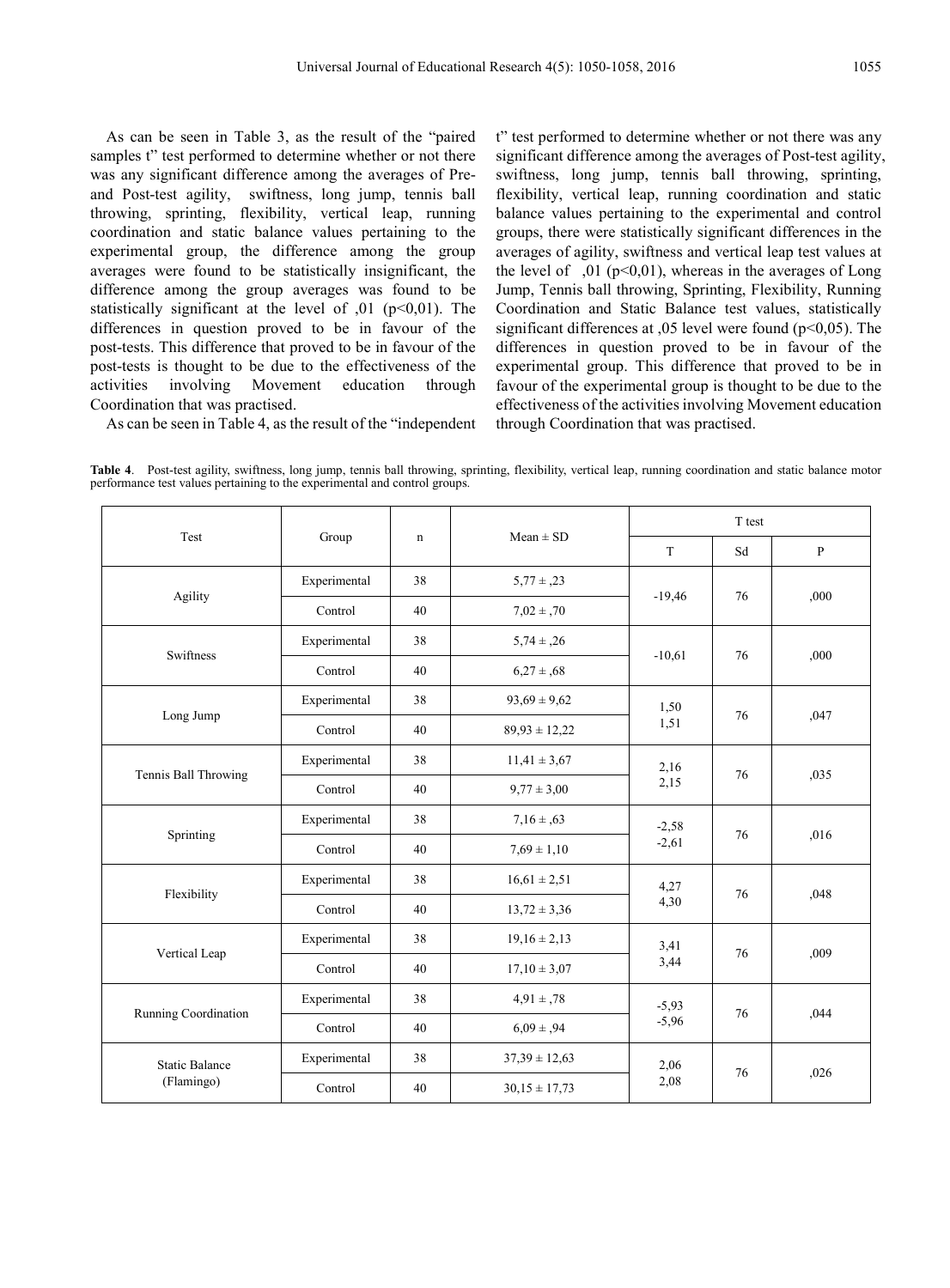## **4. Discussion and Results**

During the research; the movement education program through coordination was applied to the experimental group during the lessons involving movement and game activities included in the pre-school program for 12 weeks in the form of 2 days and 4 course hours a week. The control group, however, was made to perform the activities required during the lesson hours involving movement and games activities within the same time-frame, and they were not incorporated into the movement education program through co-ordination. In this research, the development of basic motor movements of the children in the experimental group in which the method of Movement Education through Coordination was practised progressed far better than the basic motor movements of those in the control group, and the difference between them was found to be significant in favour of the experimental group. Other study results that seem to support this research are as follows:

As the result of the studies conducted by Rutledge (1993), Zülkadirlioğlu (1995), Aytekin (2001), Şen (2004), Kerkez (2004), Dursun (2004), Ballı (2006), Altınkök (2006), Kerkez (2006), Özdenek (2007), Kırıcı (2008), Karagöz (2009), Öztürk (2009), Çelebi (2010), Ulutaş (2011), Boz (2011), Boz & Aytar (2012), Şahin et al. (2012), Fuchslocher et al. (2013), Yarımkaya & Ulucan (2015), Şenturk et al. (2015) and Altınkök (2015), it is seen that in the development of motor skills, physical development and compatibility and in the development of the components of different sports branches, the absolute development values, when compared with the other children, proved to be higher and more significant in the children on whom different movement education models were practised in a planned and long-term fashion. On the other hand, Çağlak (1999), apart from the conventional methods of education, compared the education on the concept of energy with the education of physical activities in the children aged between 5-6. As a result, it was put forward that as the education on the concept of energy was concerned, the physical education activities in the children aged 5-6 were more effective than the conventional education [13, 14, 15, 16, 17, 18, 19, 20, 21, 22]. Chatrath (2002), in his study in which the physical fitnesses/adaptabilities of the children living in the cities of the USA were analyzed, emphasized the fact that the children whose activities were supposed to be kept at high levels but were ignored had suffered from cardiovascular problems during their adulthood; thus, he came to the conclusion that it was of great importance to pay attention to the activity programs performed during childhood. It is reported that as for the children participating in sports activities during the pre-school period, there will be an increase to be observed in their physical activities and development as well as their social skills by maintaining a collaboration with the specialists in this field, as well [24]. The preference of recreative activities for a healthy and active life-style reduces obesity and minimizes smoking

habits by increasing the mental health more and more and becomes efficient in raising healthy and conscious individuals. It was put forward by a number of researches that active life-style and participation in recreative activities during childhood lead to an active adulthood at later ages [25, 26]. It is considered that determining the time and place of recreative activities to be performed and organizing them in the way that they will be beneficial for children are of great importance, and it is thought that such activities need to be supported by the State and private institutions, as well [27, 28].

In Arıkan's (2002) study, which was conducted for the purpose of evaluating the physical activity programs performed in the pre-school educational institutions in Ankara, it was determined that physical activities were included within the program, and that the managers of the involved institution had played a role in specifying the curriculums/programs, while the graduates of the Department of Pediatric Development in universities had played a role in the implementation of these programs; yet, it was also ascertained that the graduates of the Department of Physical Education had participated less in the practices involving these activities. In the course of performing movement education, on the other hand, it was stated that balls were used at most as materials of training, whereas materials like ropes, hoops and cushions were hardly used [18]. Korkmaz & Kuter (2002), however, came to the conclusion that in pre-school educational institutions, there was the need for instructors who were experienced and trained in the field of movement education, and that the activities involving movement education had to be implemented by the instructors experienced in this field. In the study conducted by Korkmaz & Erol (2004), the teachers/instructors in Bulgaria and in Turkey were observed to provide time for leisure time activities as well as taking part in those activities; yet, with respect to the development of rough and fine motor skills in the psychomotor field, the instructors in Turkey were observed to provide very little time for balance and coordination activities when compared with those in Bulgaria; moreover, they were determined to have spared time for running and jumping skills as well as for fine motor skills instead. In line with this, it is understood that the instructors/teachers trained and educated in Turkey do not promote the coordinative faculties as sufficiently as possible, nor as much as it should be [29, 30].

In conclusion; These results seem to support the fact that the field experts in these practices are not proficient in participating in the activities, and that the movement education programs provided for children consist of extremely insufficient and single-level practices in terms of coordination skills, and that the activities regarding movement education must be implemented only after the experts involved in this field or those experienced in this field have provided the necessary in-service training for the instructors of pre-school movement education. When the studies regarding movement and physical activity for healthy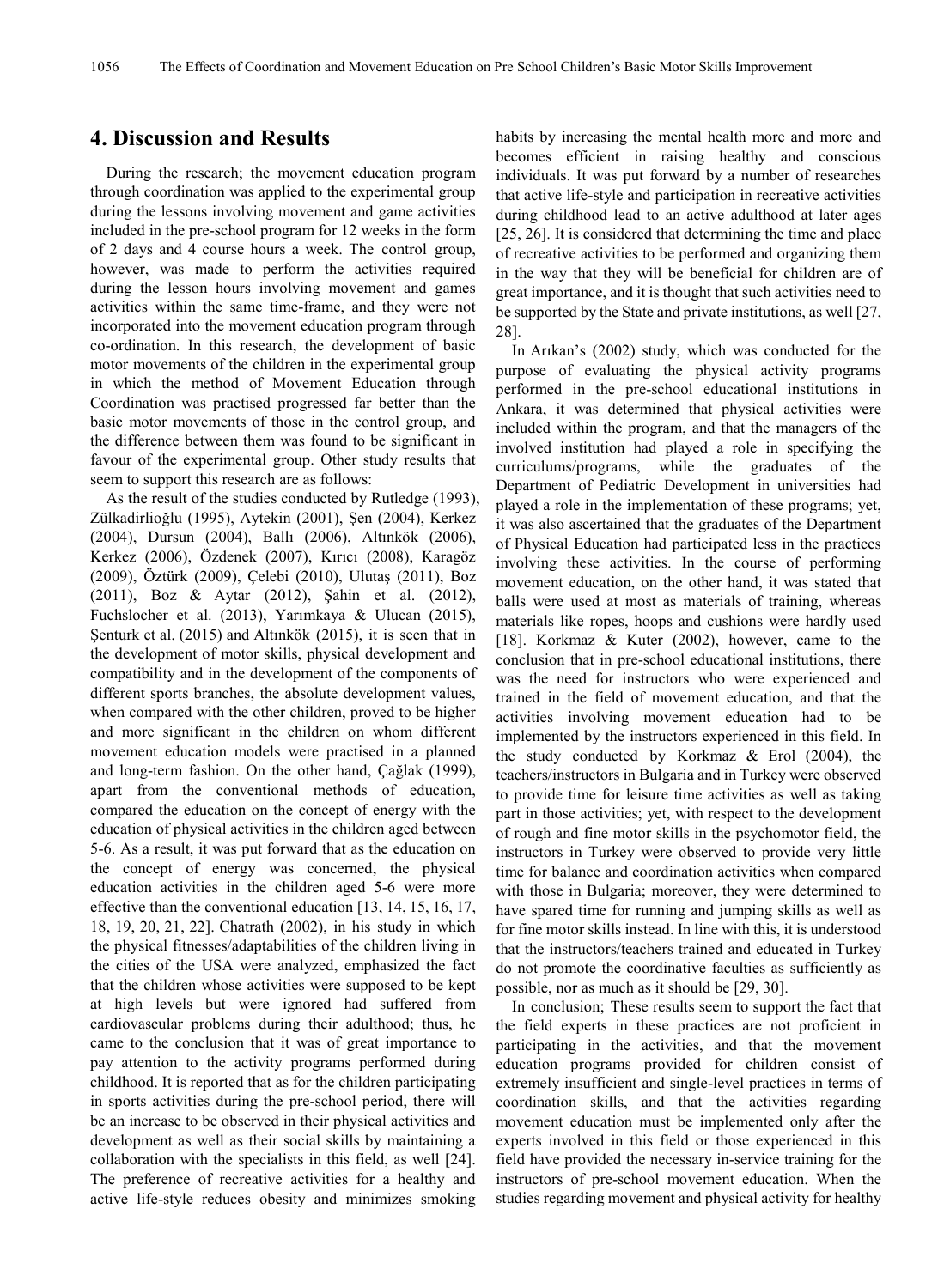growth in pre-school children and the international literature are taken into consideration, it is thought that guidelines on physical activity, movement and games must be very urgently prepared for families, instructors and institutions during the pre-school period, and that convenient and equal conditions must also be provided in terms of physical activity and movement in pre-school institutions [18, 22]. The development of basic motor movements of the children in the experimental group in which the movement education method through coordination was practised was observed to have shown a much better progress than the basic motor movements of those in the control group, and the difference between them was found to be in favour of the experimental group. Along with the results of the research, it follows that apart from clearly mentioning the importance of educational movement practices so as to develop the larger and smaller muscle groups of the psycho-motor field, the effect of the methods used in education is also great, and the movement education method through coordination has an impact on maintaining and supporting the development of basic motor movements and body coordinations of children as well as supporting the other delicate and indelicate motor muscle groups. Researches as to what methods that are more effective and efficient for children could the pre-school movement education program be provided through as well as determining the problems experienced in this field are advised to be performed for prospective studies.

## **REFERENCES**

- [1] Schilling, F. & Kiphard, E.S. (1974). Körperkoordinations test für Kinder (KTK). Beltz Verlag Weinheim.
- [2] Kosel, A. (1994). Schulung der bewegungskoordination. Beratungsstelle für Schadenverhütung des HUKVerbandes Köln (Hrsg.). Schorndorf .
- [3] Milli Eğitim Bakanlığı. (2013). Milli eğitim bakanlığı okul öncesi eğitimi programı. Ankara.
- [4] Meinel, K. & Schnabel, G. (1987). Bewegungslehre– Sportmotorik. Abriss einer Theorie der sportlichen Motorik unter pädagogischem Aspekt. Berlin: Sportverlag
- [5] Thies, K.M. & Travers, J.F. (2006). Handbook of human development for health care professionals. ISBN: 0763736147 9780763736149, Sudbury, Mass.: Jones and Bartlett Publishers, Canada.
- [6] Wellnitz, I. & Hirtz, P. (1983). Langzeitwirkungen eines pädagogischen Experimentes zur Entwicklung koordinativer Fähigkeiten in der Unterstufe. Körpererziehung 33, 4-7.
- [7] Hirtz P. (Red.) (1988). Koordinative Fähigkeiten im Schulsport . Berlin: Sportverlag
- [8] Bös, K. & Wohlmann, R. (1987). Allgemeiner sportmotorischer test für kinder (AST 6-11) zur diagnose der konditionellen und koordinativen leistungsfähigkeit. Lernhilfen für den Sportunterricht 36, 145-160.
- [9] Altfeld, K. (1998). Die entwicklung der gesamt körperkoordination im grundschulalter. Diplomarbeit Köln.
- [10] Vale, S., Silva, P., Santos, R., Soares-Miranda L. & Mota, J. (2010). Compliance with physical activity guidelines in preschool children. Journal of Sports Sciences, 28(6), 603– 608.
- [11] Schiebl, F. (Red.) (1994). Kindersportschule: Lehrplan-Allgemeine sportartübergreifende Grundlagenausb ildung für Kinder. Stuttgart: STB
- [12] National Association for Sport and Physical Education. (2004). Physical activity for children: A statement of guidelines for children ages 5-12. Reston, VA: Author.
- [13] Rutledge, C.D. (1993). The Level of Motor Skill Development of Preschool Children provided A Physical Education Program and Preschool Children Provided with Free Play Environments, The Dissertation for the Degree of Doctor of Education, University of Northern Colorado, Greeley, Colorado, USA.
- [14] Altınkök, M. (2006). Temel motor hareketlerin geliştirilmesini içeren beden eğitimi program tasarısının 5–6 yaş çocukların temel motor hareketlerinin gelişimine etkisinin araştırılması. Yüksek Lisans Tezi. Marmara Üniversitesi, Eğitim Bilimleri Enstitüsü.
- [15] Boz, M. (2011). 5-6 Yaş Grubu Çocuklara Uygulanan Temel Hareket Eğitim Programının Hareket Becerilerinin Gelişimine Etkisi. Yayımlanmamış Doktora Tezi. Gazi Üniversitesi. Eğitim Bilimleri Enstitüsü.
- [16] Boz, M. & Aytar, G.A. (2012). Okul öncesi çocuklarında temel hareket eğitim programının hareket becerilerine etkisi. Hacettepe J. of Sport Sciences, Özel Sayı 1: 51-59.
- [17] *Şahin, M., Saraç, H., Çoban, O. & Coşkuner Z. (2012).*  Taekwondo antrenmanlarının çocukların motor gelişim düzeylerine etkisinin incelenmesi. Spor ve Performans Araştırmaları Dergisi, Cilt/Vol: 3, Sayı/No:1, 5-14.
- [18] Kerkez, İ.F. (2012). Sağlıklı büyüme için okulöncesi dönemdeki çocuklarda hareket ve fiziksel aktivite. Spor Bilimleri Dergisi, Hacettepe J. of Sport Sciences, 23(1), 34-42.
- [19] Fuchslocher, J., Romann, M. & Gulbin, J. (2013). Strategies to Support Developing Talent. Schweizerische Zeitschrift für Sportmedizin und Sporttraumatologie 61 (4), 10–14.
- [20] Yarımkaya, E. & Ulucan, H. (2015). Çocuklarda hareket eğitimi programının motor gelisim uzerine etkisi. International Journal of New Trends in Arts, Sports &ScienceEducation, Volume 4, issue 1 ISSN: 2146–9466, 37–48.
- [21] Senturk, U., Beyleroglu, M., Guven, F., Yılmaz, A. & Akdenız, H. (2015). Motor skills in pre-school education and affects to 5 year old children's psychomotor development. Turkish Journal of Sport and Exercise, DOI: 10.15314/tjse.38665, Volume: 17 - Issue: 2 - Pages: 42-47
- [22] Altınkök, M. (2015). Examining the effects of "activity education with coordination" on the development of balance and arm power in 6-year-old primary school children. International Online Journal of Educational Sciences, DOI: http://dx.doi.org/10.15345/iojes.2015.04.019 7 (4), 140-147